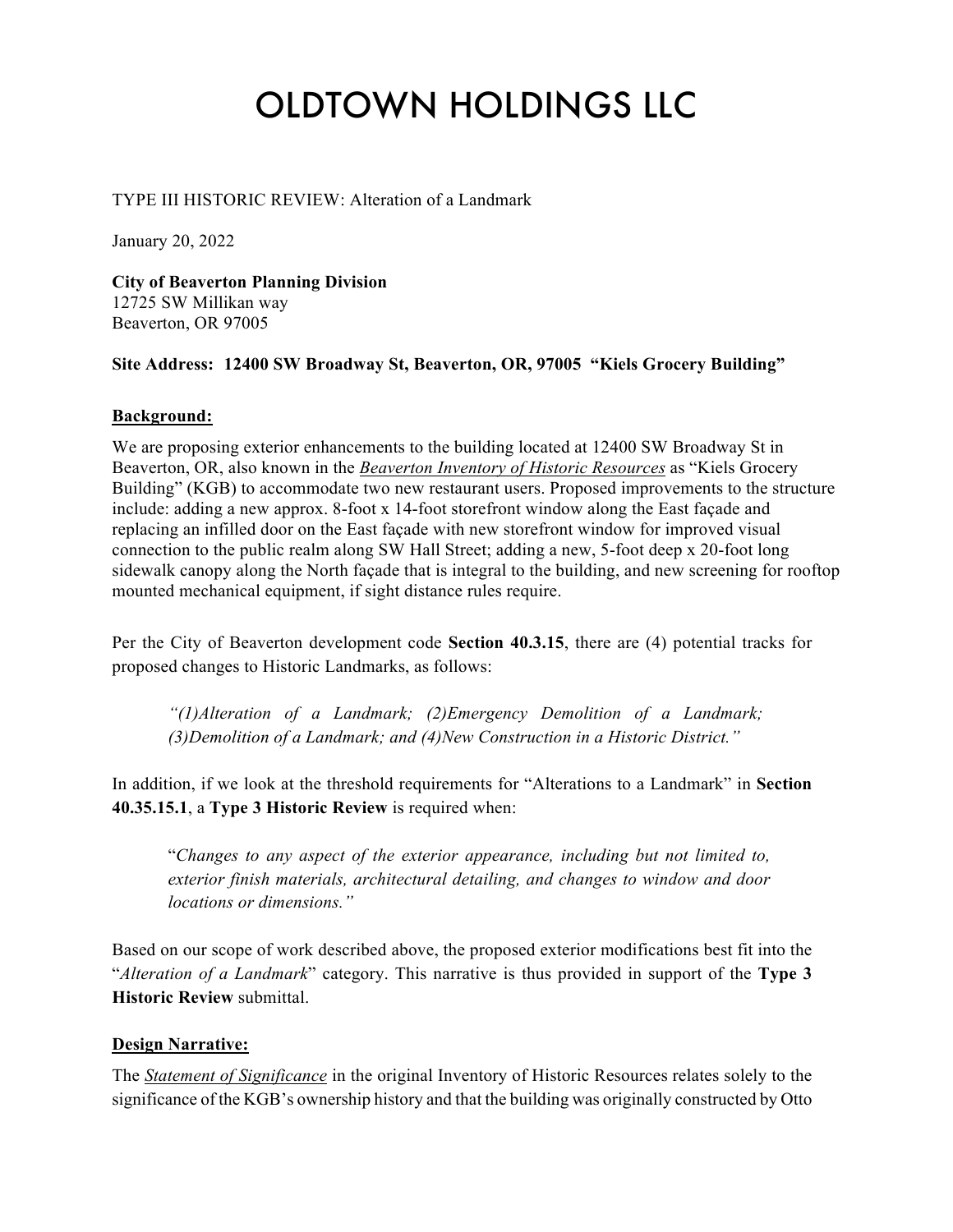Type III Historic Review Kiel's Grocery Building (KGB) 1/12/22 Page 2 of 9

Kiel to house Kiel's grocery store, and although the building is called out for not being significant as a "…notable example of an architectural style" it is important for its:

*"…contribution to the downtown commercial core and streetscape. It maintains the pattern and scale of the district and its corner entrance calls attention to the important pedestrian intersection. In addition, the display window emphasizes the pedestrian nature of the commercial core."*

The alterations to the KGB that we are proposing have been carefully considered to be architecturally consistent with the historic period of the original construction and seek to preserve and strengthen the essential historic character of this building while enhancing the visual connection between interior tenant space, and the public pedestrian realm. We are not proposing any changes that would detract from its contribution to the "*pattern and scale of the district*" noted in the Statement of Significance.

The addition of the approx. 8-foot x 12-foot storefront window along the East façade will improved the visual connection to the public realm along SW Hall Street and the replacement of the existing infilled door on the East façade with new storefront will serve to strengthen and codify the architectural language of the building while also improving the pedestrian experience for people walking along SW Hall Blvd and SW Broadway St.

Screening rooftop mechanical equipment will be accomplished using a stained wood / painted metal product similar to what we installed on the Dr. Mason building and Bank of Beaverton Buildingsand will complement the material palette used elsewhere on the building.

# **Section 40.35.15.1.C – Development Code Compliance**

# **Approval Criteria:**

Per City of Beaverton Development Code Section 40.35.15.1.C:

*"In order to approve an Alteration of a Landmark application, the decisionmaking authority shall make findings of fact based on evidence provided by the applicant demonstrating that all the following criteria are satisfied:"*

*1. The proposal satisfies the threshold requirements for an Alteration of a Landmark application.*

**Response:** Per Development Code Section 40.35.15.1.A.1, the threshold requirement for the "Alteration to a Landmark" review includes *"changes to any aspect of the exterior appearance, including, but not limited to, exterior finish materials, architectural detailing, and changes to window and door locations or dimensions.".*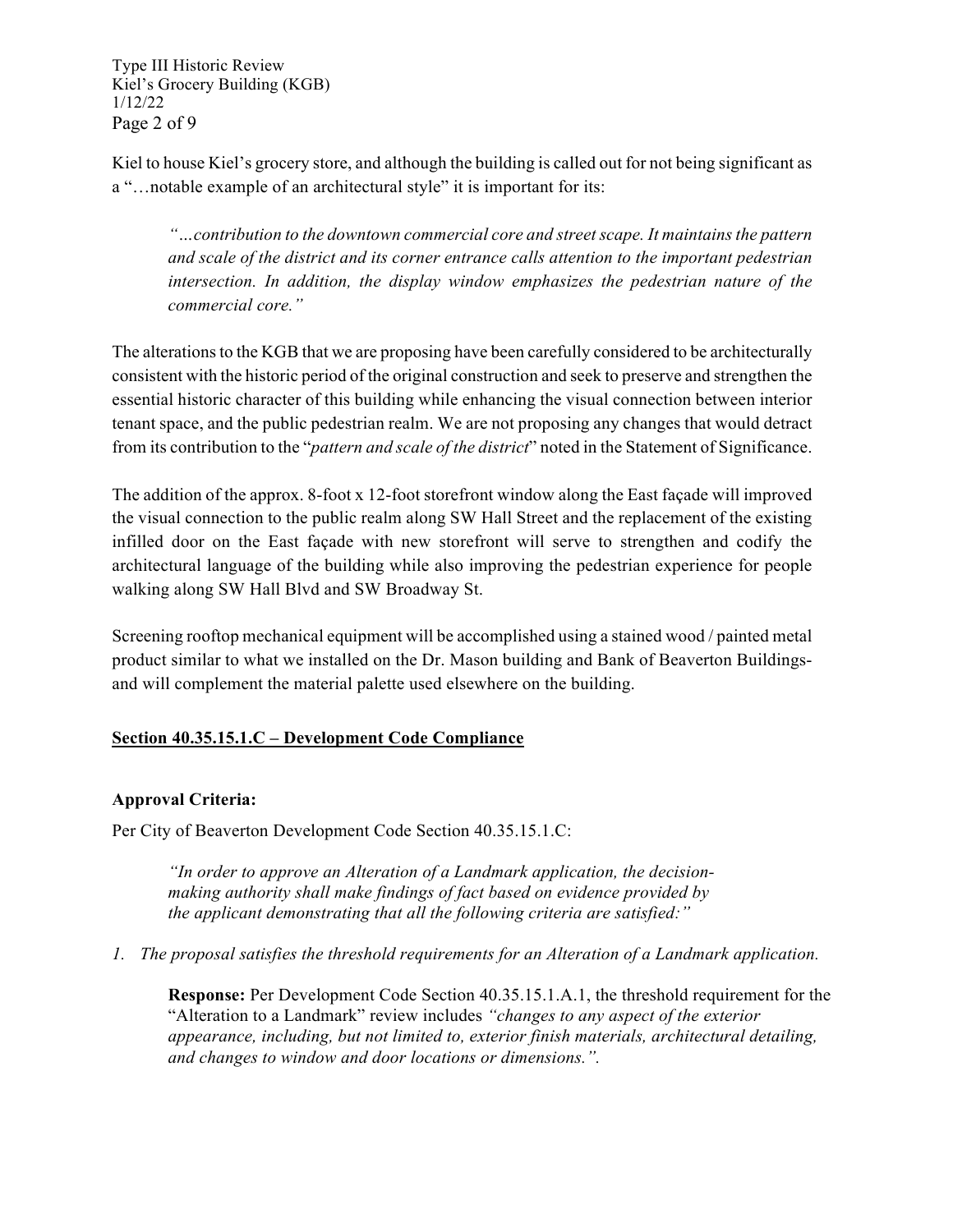Type III Historic Review Kiel's Grocery Building (KGB) 1/12/22 Page 3 of 9

> Proposed alterations to the existing building façade include changes to window size and placement, signage, removal of the existing chimney, rooftop HVAC screening (if required). Thus, the threshold requirements for this review are met.

*2. All City application fees related to the application under consideration by the decision-making authority have been submitted.*

**Response:** At the time of submittal, the required land use review fees for a Type III Historic Review have been paid to the City of Beaverton. Thus, this requirement has been met.

*3. The distinguishing original historic or architectural qualities or character of a building, structure, or site and its environment are being preserved.*

**Response:** As stated above in the design narrative, all proposed changes to the building façade have been considered in the context of the original historic significance of the building and will serve to enhance and preserve the historic character. We are proposing to keep the main elements of the building intact, and enhance the façade with a simpler, cleaner design and window line. New windows, signage and rooftop screening elements will also complement the existing façade and keep the palette simple and clean.

*4. Any alteration to buildings, structures, and sites are in keeping with the time period of the original construction.*

**Response:** Typical buildings from this era (late 1930s) and style featured either simple or planar geometry. Often, overhanging building masses or linear canopies were used at building entries to enhance the geometric approach to building design. Our proposed enhancements are entirely consistent with the original time period.

*5. Any distinctive stylistic features or examples of skilled craftsmanship which characterize a building, structure, or site have been preserved unless said features are a threat to public health and safety or are in violation of building, fire, or access regulations.*

**Response:** Although there are no listed signature features which distinguish the Keils Grocery Building, our proposed alterations to the building will not impact its contributions to the street scape f in any meaningful way. In fact, we feel that the cleaner sweeping window line on the East façade will augment and strengthen the signature building geometry and accents. Additionally, the installation of a wood clad screen to hide rooftop mechanical equipment, will also serve to strengthen the lines of the building.

*6. Deteriorating architectural features will be repaired rather than replaced, wherever possible.*

**Response:** The existing building façade appears to be in good condition relative to its age. During the construction process, however, all façade materials will be evaluated and repaired where needed to ensure the building maintains its integrity for many years to come. We will endeavor to repair rather than replace where at all possible, consistent with current building and zoning code requirements.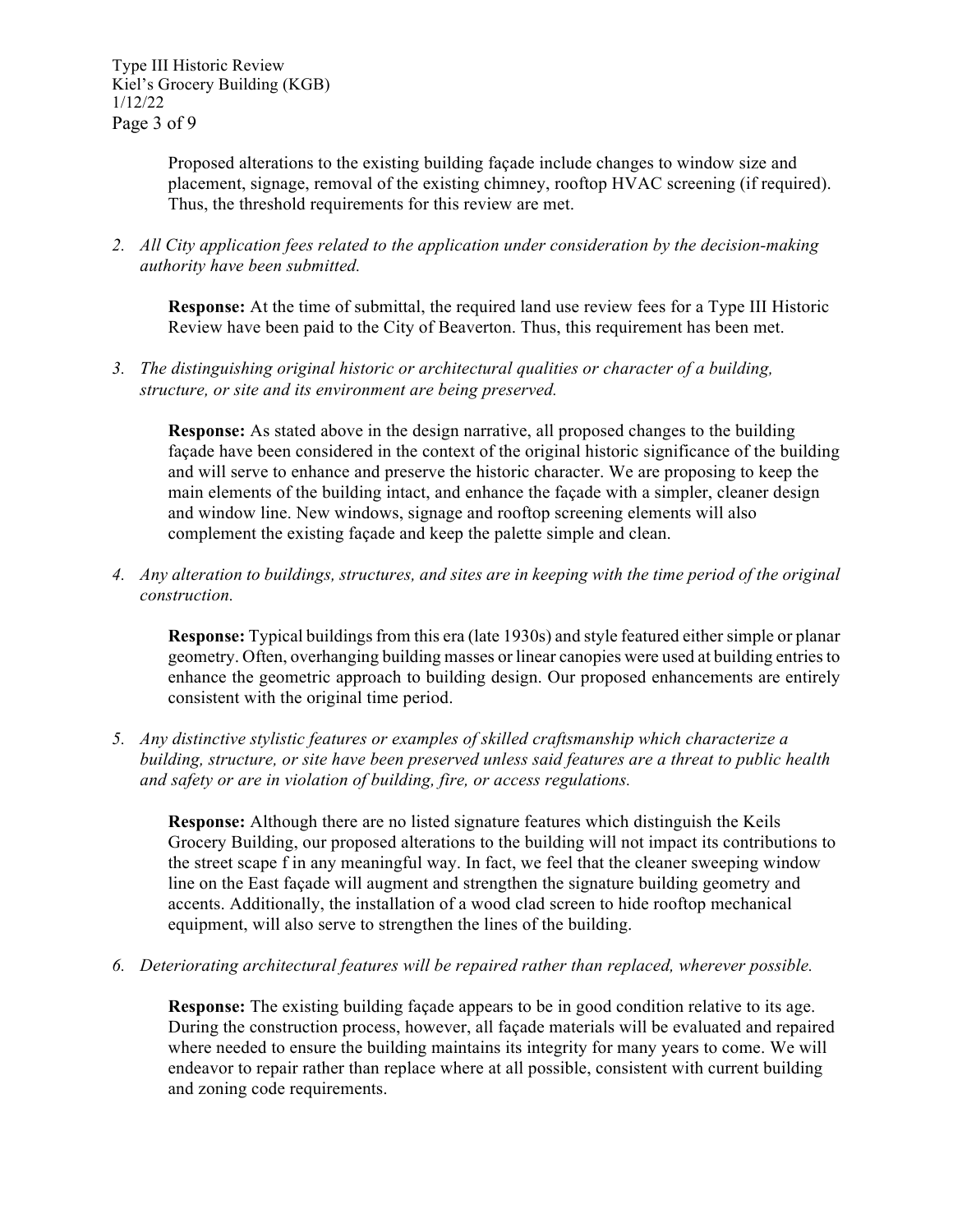*7. New material used for replacement will match the material being replaced in terms of composition, design, color, texture, and other visual qualities.*

**Response:** As stated above, the existing building façade appears to be in good condition relative to its age. Nevertheless, there may be some elements found during the renovation that may require replacement. If this is the case, we will ensure that a similar material and finish is used, with careful attention to detail to keep the original historic character of the building intact.

*8. The repair or replacement of missing architectural features is based on accurate duplications of features, substantiated by historic, physical, or pictorial evidence.*

**Response:** As stated above, we do not anticipate substantial replacement of existing materials with unique decorative features or elements. Thus, and repair / replacement of original building materials ought to be achieved without extensive period photo documentation. Nevertheless, we will endeavor to exercise care where repairs are made to keep the original historic character intact in every regard.

*9. The design of the proposed addition or alteration does not destroy significant historical, architectural, or cultural material, and such design is compatible with the size, scale, material, and character of the property, neighborhood, or environment.*

**Response:** As stated above, proposed alterations to the existing building façade will not detract from, nor destroy the architectural elements that contribute to the historic character of the building and/or the buildings contribution to the central . Proposed alterations seek to support, strengthen and enhance the geometry and material palette for the building, while also enhancing the pedestrian experience, consistent with the goals of this emerging vibrant mixed-use district. As stated in the Design Narrative, we feel the proposed changes are appropriate and warranted, given the City's interest in this street / intersection becoming a primary retail experience for the City's residents.

*10. The proposal is consistent with all applicable provisions of Chapter 20 (Land Uses) unless the applicable provisions are subject to an adjustment, planned unit development, or variance which shall be already approved or considered concurrently with the subject proposal.*

**Response:** Applicant has reviewed all applicable provisions of Chapter 20, specifically *Section 20.20.10.2 RC-OT Downtown Regional Center -Old Town District*, and the proposed use of the building as mixed retail is consistent with the allowable uses for this zone.

*11. The proposal is consistent with all applicable provisions of Chapter 60 (Special Requirements) and that all improvements, dedications, or both required by the applicable provisions of Chapter 60 (Special Requirements) are provided or can be provided in rough proportion to the identified impact(s) of the proposal.*

**Response:** Applicant has reviewed all applicable provisions of Chapter 60, specifically the following sections, and the proposed alterations are either consistent with or bring the building closer to conformance with the design requirements for each subsection, and the section as a whole: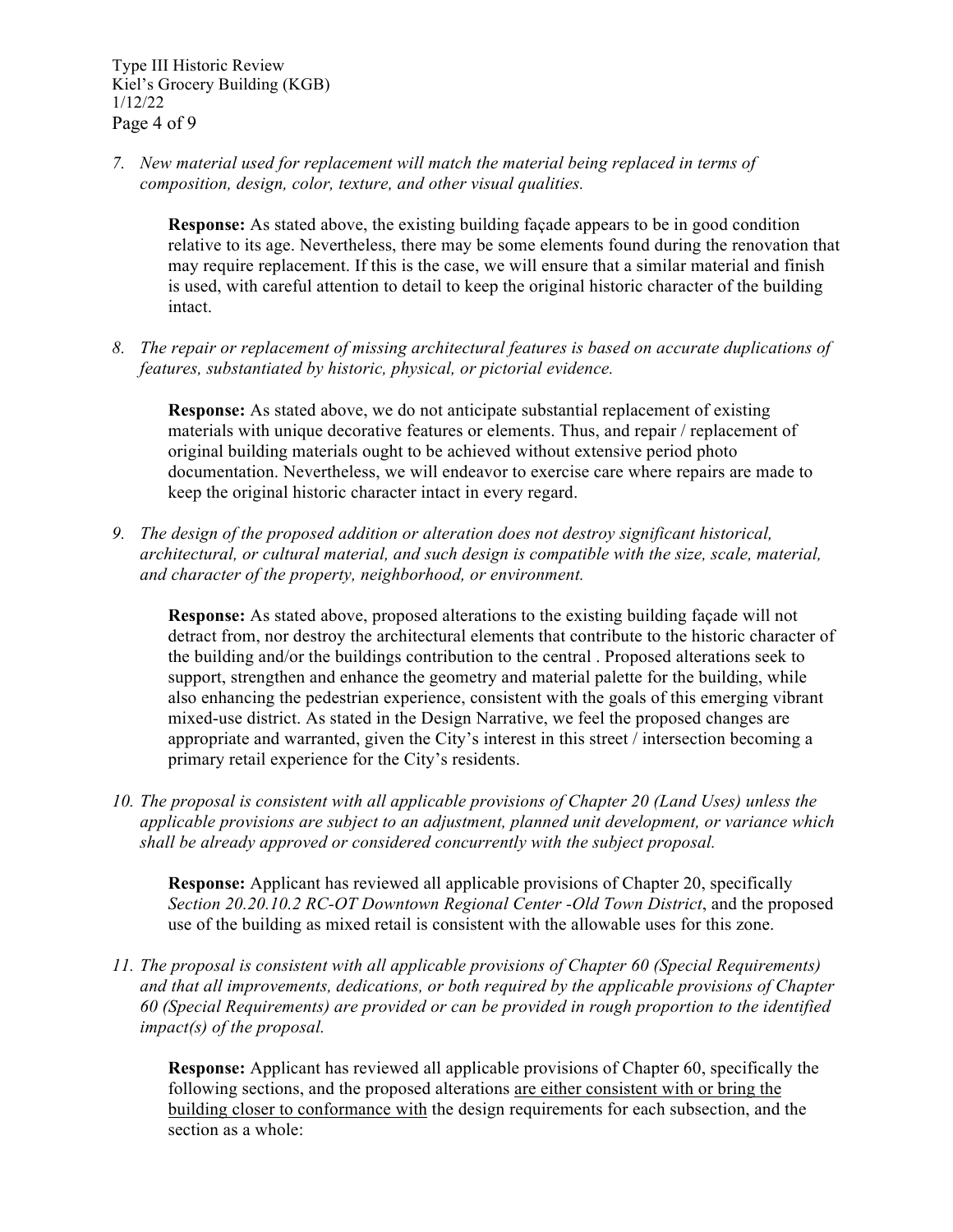Type III Historic Review Kiel's Grocery Building (KGB) 1/12/22 Page 5 of 9

## *Section 60.05.15.1 Building Articulation and Variety:*

This section calls for building facades that face a public street to incorporate a variety of materials, maximize glazing, recess entries, contain multiple entries, and other strategies to give the building variety and visual interest.

• Our proposed alterations add more window area to the façade, enhance the existing architecture, and generally unify the building façade architecturally. Thus, the proposed alterations meet the intent of this code section.

## *Section 60.05.15.5 Roof Mounted Equipment:*

This section calls for all roof mounted mechanical equipment to be screened from public view with either a parapet wall, large setback, or with a screening material consistent with material used elsewhere on the building.

• This building has existing mechanical equipment located within public view, hence our proposal will include alterations to construct a mechanical screen using material consistent with stained wood we have used on other projects. Thus, the proposed alterations meet the intent of this code section.

## *Section 60.05.15.8 Ground Floor Elevations:*

• Ground Floor Windows:

This section calls for all ground floor elevations visible from a public street to utilize relatively larger areas of glazing for a better pedestrian experience, and minimum percentages of window to wall ratios are stated, depending on building location.

The existing SW Broadway façade contains 46% total glazed area and 75% glazed area between 2 and 10 feet in height from sidewalk grade. We are not proposing any alterations that will impact the glazed are on this façade (other than replacing existing glazing with new, double-paned, thermally broken storefront with UV coating). Thus, this façade meets the intent of the code.

The existing SW Hall façade contains 11% total glazed area and 19% glazed area between 2 and 10 feet in height from sidewalk grade. The proposed alteration will add a large 161 SF opening that will increase these percentages to 27% and 51% respectively which is moving closer to conformance with the intent of trying to meet code.

#### *Section 60.05.20.3 C & D Pedestrian Circulation:*

This section is primarily directed at multi building developments adjacent to parking areas, and generally calls for a developed system of pedestrian connections from parked areas to all buildings, good pedestrian connections between buildings in such a development, to and from all main entrances, and to the public pedestrian right(s) of way.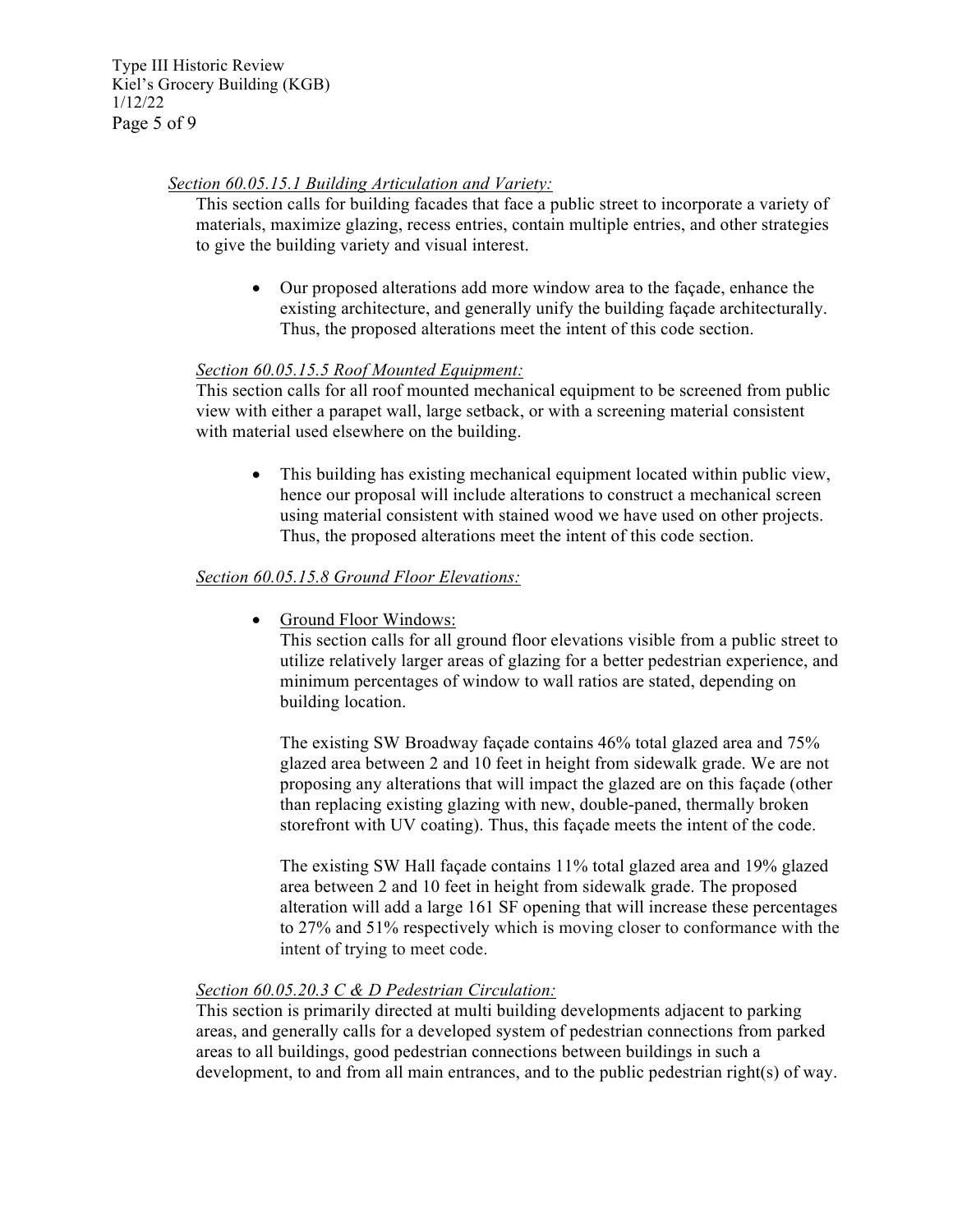Type III Historic Review Kiel's Grocery Building (KGB) 1/12/22 Page 6 of 9

> • This building is located directly adjacent to public pedestrian ways on both major street facing facades (East and North), and all main building entries have a direct connection to the public right of way. Thus, the intent of the code section is met.

## *Section 60.05.30 (and 60.05.50) Lighting Design Standards (& Guidelines):*

These sections encourage lighting design that provides for pedestrian safety and visual comfort through the selection and placement of lighting fixtures that provide adequate lighting at all pedestrian circulation zones, minimize glare onto adjacent properties / areas and that are kept at a scale appropriate for pedestrians.

- Most of the street facing facades abut public rights of way and are lit from overhead street lighting. Proposed alterations will include building lighting in a style is architecturally neutral and will not detract from the significant historic elements of the building.
- *12. The proposal contains all applicable application submittal requirements as specified in Section 50.25.1. of the Development Code.*

**Response:** Applicant has reviewed all applicable submittal requirements as specified in Section 503.25.1, and we have included all required documents with this submittal package.

*13. Applications and documents related to the request, which will require further City approval, shall be submitted to the City in the proper sequence.*

**Response:** Applicant has reviewed the sequence of document submittal and meeting requirements related to the *Type III Historic Review* process and we have complied with all requirements to the best of our professional ability and judgment.

# **70.15.25 - Active Ground-floor Land Use Regulations**

*3. Active ground floor uses shall have a minimum depth of 25 feet measured from the street-facing façade*

**Response:** The proposed alterations to the building and proposed uses (two new restaurant users) will allow for ground floor plans with greater than 25 feet of depth measured from the street-facing façade. Thus, this criterion is met.

# **Section 70.20.05 - Downtown Design Guidelines and Standards**

#### *Section 70.20.05 7A: Parking, Loading and Service Areas (S8 & S9)*

• The intent of this section is to minimize the visual impact of parking, loading and service areas, support pedestrian interest along public rights of way and other pedestrian ways, and minimize conflicts between pedestrians and vehicles along key streets. The proposed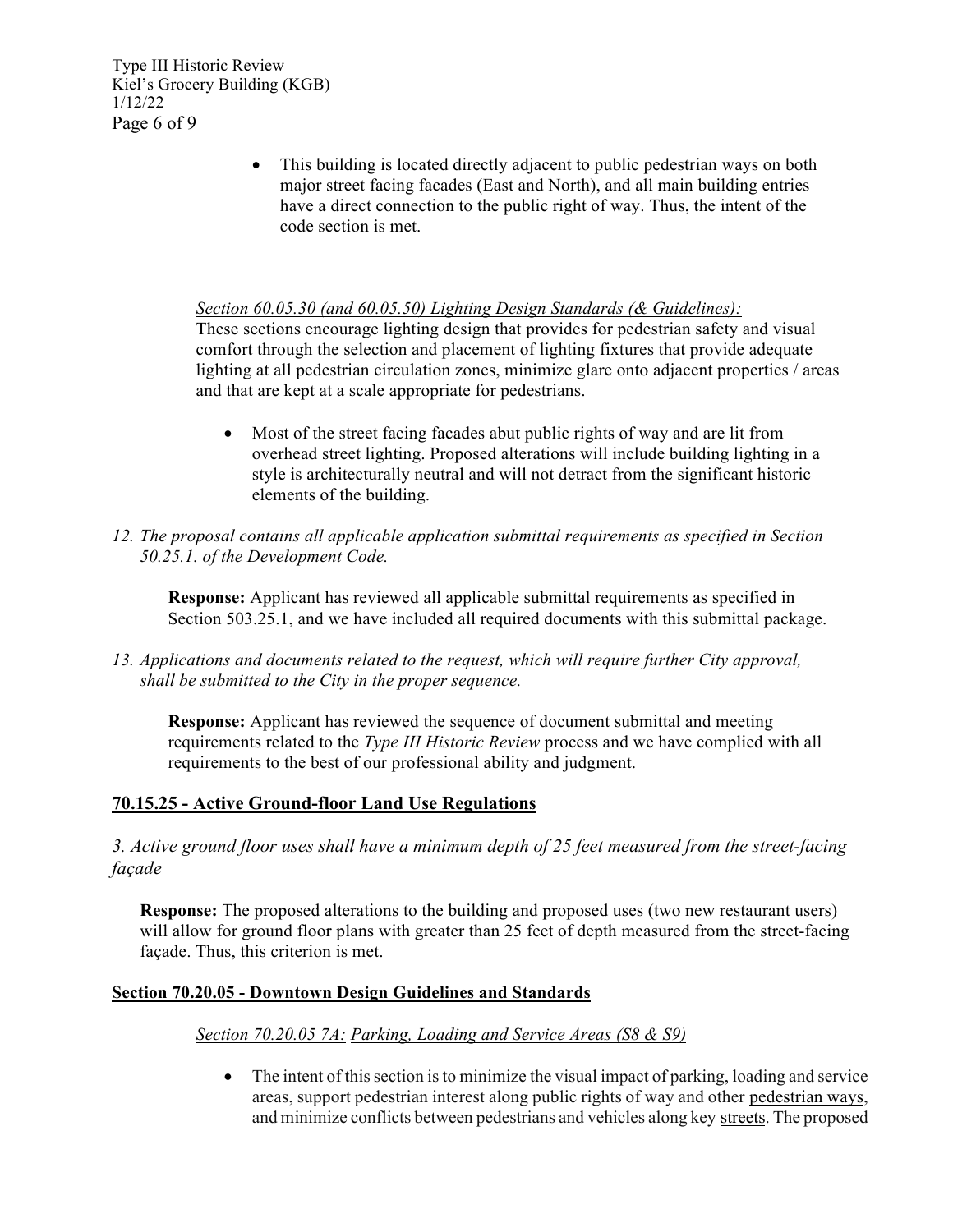alterations do not include any changes to existing parking, loading or service areas. Thus, the intent of the code section is not applicable.

# *Section 70.20.05 9A: Lighting (S1)*

• The Intent of this section is to create safe, welcoming, well-lighted areas including building entries, pedestrian pathways and plazas, parking lots and vehicle maneuvering areas; and to minimize excessive illumination on adjoining properties. As stated above in Section 60.05.30, the street facing facades abut public rights of way and are lit from overhead street lighting. Proposed alterations will include building lighting in a style is architecturally neutral and will not detract from the significant historic elements of the building. Thus, the intent of the code section is met.

# *70.20.10.4A: Facade Design (S4, S5, S6, S8, S9 & S10)*

- The intent of this section is to create cohesive and well-crafted building facades with human-scaled details that provide visual interest to pedestrians, incorporate passive green design elements, and promote high-quality design.
	- o S4 -The proposed alterations include replacing all existing single-pane storefront windows with new, double-paned, thermally broken aluminum storefront windows, which will be recessed a minimum of 2 inches. Thus, the intent of the code is met
	- o S5 As stated above in Section 60.5.15.8, the proposed alterations will either meet the minimum glazing standards or move them closer to conformance with current code.
	- o S6 We are not proposing any alterations to the southern façade of the building. Thus, this section is not applicable.
	- $\circ$  S8 The proposed alterations include new, double paned glazing will be UV coated. Thus, the intent of the code is met.
	- o S9 The existing building entrances face primary frontages and are not being altered. Thus, the intent of the code is met.
	- $\circ$  S10 The existing building entrance is located on the back of the sidewalk grade and located on the public right of way and meet individual nonresidential minimum of 6 feet in width. Thus, the intent of the code is met.

# *70.20.10.8A: Design Guidelines and Standards: Roof Elements (S2)*

• The intent of this section is to create rooftops that integrate sustainability features and, screen mechanical equipment. As stated above, this building has existing mechanical equipment located within public view, hence our proposal includes alterations to employ a mechanical screen. We intend to clad the screen with stained ship-lapped cedar which is a finish material allowed in Section 70.20.10.10 (similar to the stained wood clad screens we have used successfully on Dr. Mason Building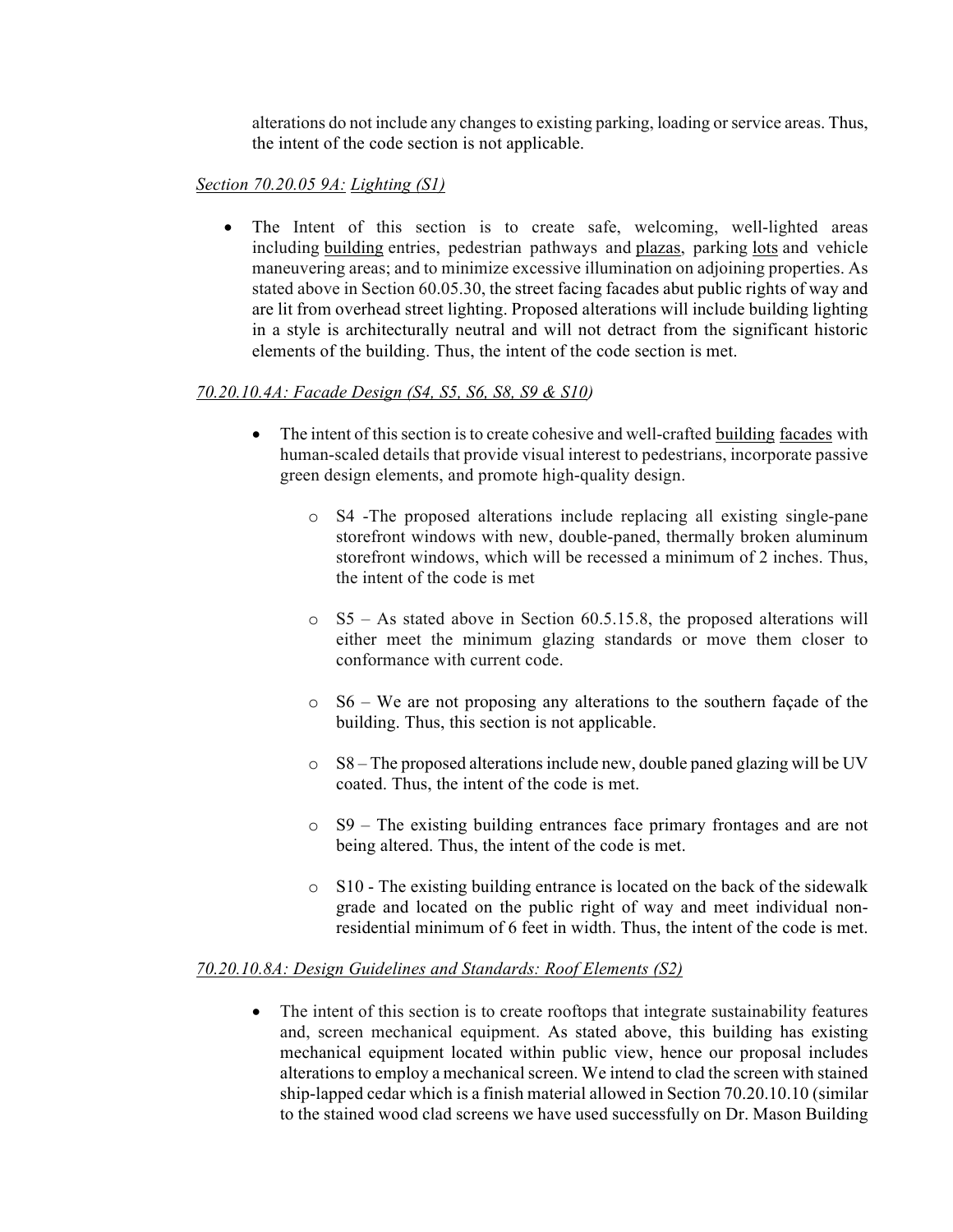and Bank of Beaverton Building). Thus, the proposed alterations meet the intent of this code section.

# *70.20.10.10A: Materials (S1 & S2)*

- The intent of this section is to promote the use of high quality, durable, and attractive materials that exhibit a sense of permanence and contribute to the aesthetic quality of the development and to the urban design fabric of the community.
	- o S1 As stated above, the existing building façade appears to be in good condition relative to its age and our proposed alterations are minimal. And pursuant to Table 70.20.10.10B, where changes are made, we will be in conformance with the percentage standards and ensure that high quality, durable, and similar materials and finishes are used, with careful attention to detail to keep the original historic character of the building intact. Thus, the intent of the code is met.
	- $\circ$  S2 We are not proposing the use of any materials that are prohibited in Table 70.20.10.10.B. Thus, this section is not applicable.

## *70.20.10.6.A: Active Ground Floor (S1b, c & d)*

- The Intent of this section is to create inviting and interesting ground floors that enhance the pedestrian realm and to create places for people to gather and spend time outdoors. As stated above in Section 70.20.10.4A S5 and in Section 60.5.15.8, the proposed alterations will either meet the minimum glazing standards or move them closer to conformance with current code.
	- o *S1.b -* The existing North façade (facing SW Broadway St) contains 46% total glazed area and 75% glazed area between 2 and 10 feet in height from sidewalk grade. We are not proposing any alterations that will impact the glazing on this façade (other than replacing existing glazing with new, double-paned, thermally broken storefront with UV coating). Thus, this façade meets the intent of the code.

The existing East façade (facing SW Hall) façade contains 11% total glazed area and 19% glazed area between 2 and 10 feet in height from sidewalk grade. The proposed alteration will add a large 161 SF opening that will increase these percentages to 27% and 51% respectively. Although the SW Hall façade improvements does not meet minimum requirements, it is moving considerably closer to conformance with the intent of this code section.

The proposed alternations include new windows and the replacement of all existing glazing with thermally broken, and insulated glass that shall have a minimum Visible Transmittance (VT) value of 0.60 to help create unobstructed views into the commercial space for more than 50 percent of the combined storefront window width on each storefront on primary frontages and on the entirety of secondary frontages. This, this criterion is met.